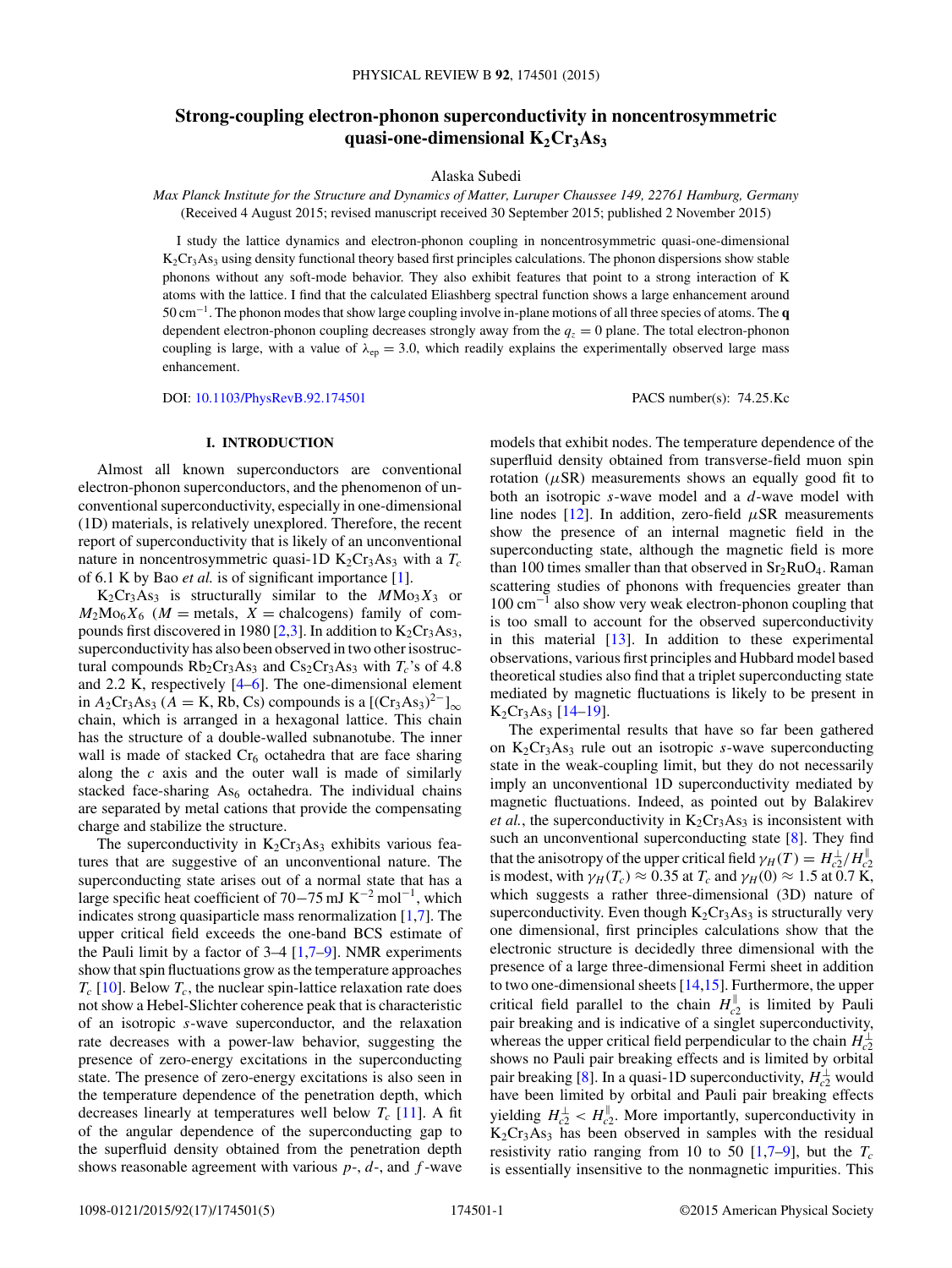suggests that the pairing is of *s*-wave type since scattering with nonmagnetic impurities tends to average out the superconducting gap function, which would be detrimental to unconventional superconductors as their gap function has different signs in different regions of the Brillouin zone.

Motivated by these observations, I have investigated the lattice dynamics and electron-phonon coupling in  $K_2As_3Cr_3$ using first principles density functional perturbation theory calculations. The phonon dispersions show the structure is stable, and there is an absence of a soft phonon behavior. Instead, they exhibit features that point to a strong coupling of K atoms with the lattice. The Eliashberg electron-phonon spectral function is strongly enhanced around 50  $cm^{-1}$ . These phonons correspond to vibrations of all three constituent species and the coupling cannot be attributed to an Einstein-like rattling vibration. The phonon modes that exhibit large coupling are characterized by in-plane motion of the atoms. The **q** dependent electron-phonon coupling is highly anisotropic. In particular, the coupling strongly decreases as one moves away from the  $q_z = 0$  plane. The calculated total electron-phonon coupling  $\lambda_{ep} = 3.0$  is large and readily explains the experimentally observed large mass enhancement.

### **II. COMPUTATIONAL APPROACH**

The phonon dispersions and electron-phonon couplings presented here were obtained using density functional perturbation theory within the generalized gradient approximation (GGA) as implemented in the QUANTUM ESPRESSO package [\[20\]](#page-4-0). I used the ultrasoft pseudopotentials generated by dal Corso [\[21\]](#page-4-0) and cutoffs of 50 and 500 Ry for basis-set and charge-density expansions, respectively. A  $4 \times 4 \times 8$  grid was used for the Brillouin zone integration in the self-consistent calculations. The dynamical matrices were calculated on a  $4 \times 4 \times 8$  grid and phonon dispersions and density of states are then obtained from Fourier interpolation. A denser  $8 \times 8 \times 16$ grid and a smearing of 0.008 Ry was used in the calculation of the electron-phonon coupling. The electronic structure and structure relaxation calculations were also performed using the generalized full-potential method as implemented in the WIEN2K package [\[22\]](#page-4-0) as a check. The spin-orbit interaction was neglected in the present study. According to a previous study [\[14\]](#page-4-0), the spin-orbit interaction changes the dispersion of the band structure by a few tens of meV near the Fermi level, but it does not drastically change the electronic structure and bonding. Therefore, the neglect of the spin-orbit interaction is unlikely to significantly affect the lattice dynamics and the electron-phonon coupling presented in this study.

I used the experimental lattice parameters  $a = 9.9832$ and  $c = 4.2304$  Å but relaxed the internal atomic position parameters of the *P*6*m*2 space group. The results of the geometry optimization calculations performed using both the pseudopotential and full-potential methods are summarized in Table I. These are in good agreement with each other and to the experimental values  $[1,4]$ . Structural optimization leaves the As-As distances basically unchanged but reduces the Cr-Cr distances by  $0.1 \text{ Å}$  relative to the experimental values, in accord with a previous theoretical study [\[15\]](#page-4-0).

TABLE I. Relaxed internal parameters of  $K_2Cr_3As_3$  using nonspin-polarized pseudopotential and full-potential calculations. The atomic coordinates in the  $\overline{P6}m2$  space group are As1 (*x*,  $-x$ , 0), As2 (*x,* − *x,*0*.*5), Cr1 (*x,* − *x,*0*.*5), Cr2 (*x,* − *x,*0), K1 (*x,* − *x,*0*.*5), and K2 (1*/*3*,*2*/*3*,*0).

|     | Wyckoff<br>position | x<br>pseudopotential | x<br>full-potential |
|-----|---------------------|----------------------|---------------------|
| As1 | 3i                  | 0.8345               | 0.8344              |
| As2 | 3k                  | 0.1667               | 0.1668              |
| Cr1 | 3k                  | 0.9175               | 0.9167              |
| Cr2 | 3j                  | 0.0859               | 0.0864              |
| K1  | 3k                  | 0.5380               | 0.5381              |

### **III. RESULTS AND DISCUSSION**

The band structure and Fermi surface of  $K_2As_3Cr_3$  calculated using the relaxed internal parameters are shown in Figs. 1 and [2,](#page-2-0) respectively. These differ in details from the ones presented in Refs.  $[14,15]$  that used experimental atomic positions. The one-dimensional nature of the material is evident from the relatively small dispersion along the in-plane  $\Gamma$ -*K*-*M*- $\Gamma$  and *A*-*H*-*L*-*A* paths. However, some bands do show moderate dispersion along these paths, which indicates that the bonding between  $[(Cr_3As_3)^2]_{\infty}$  chains is substantial. The bands disperse strongly in the  $k_z$  direction (the  $\Gamma$ -*A* path), and these reflect the short interatomic distances and strong bonding in the out-of-plane direction. I find substantial As *p* character above the Fermi level and the presence of a large amount of Cr *d* character in the lower part of the valence band manifold, which suggests that there is a strong covalency between the Cr and As atoms. Even though the valence bands disperse relatively little in the in-plane directions, the valence band manifold extends from −4*.*8 to 0.2 eV and has a bandwidth of 5.0 eV. This again reflects the strong covalency between Cr and As atoms. I obtain  $N(E_F) = 6.94 \text{ eV}^{-1}$  per formula unit for both spin bases for a value of the electronic density of states at the Fermi level. This corresponds to a calculated Sommerfeld coefficient of  $\gamma = 16.36 \text{ mJ/mol K}^2$ . The experimental  $\gamma$  obtained from specific heat capacity measurements is ∼70 mJ/mol K<sup>2</sup> [\[1,7\]](#page-4-0), and this corresponds



FIG. 1. Calculated GGA band structure of non-spin-polarized  $K_2Cr_3As_3$  in the relaxed structure. The coordinates of the high-symmetry points are  $\Gamma$  (0*,*0*,*0*)*, *K* (1/3*,*1/3*,*0*)*, *M* (1/2*,*0*,*0*)*, *A* (0*,*0*,*1*/*2), *H* (1*/*3*,*1*/*3*,*1*/*2), *L* (1*/*2*,*0*,*1*/*2).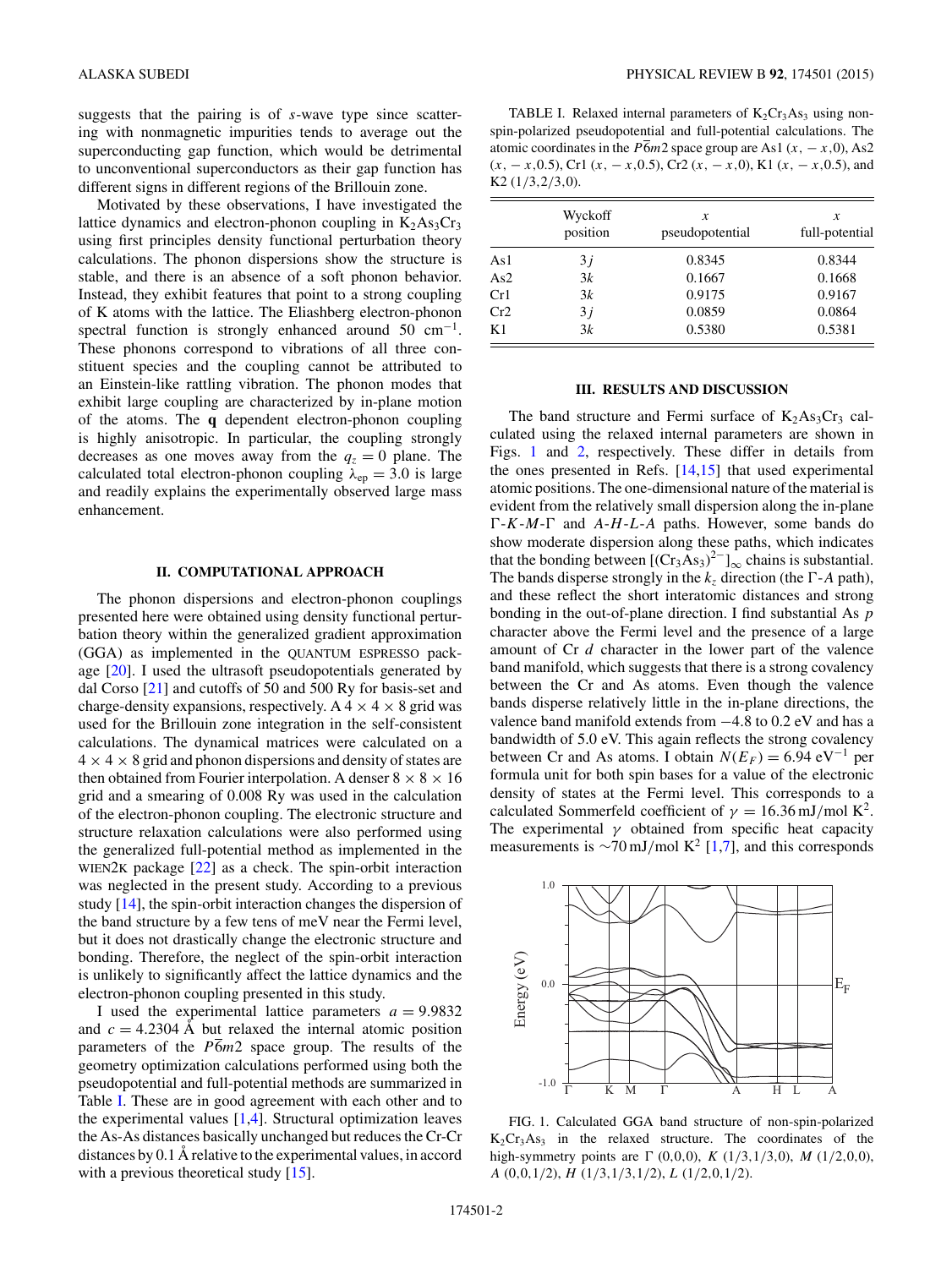<span id="page-2-0"></span>

FIG. 2. (Color online) Calculated GGA Fermi surface of nonspin-polarized  $K_2Cr_3As_3$  in the relaxed structure.

to an enhancement by a factor of 4.3 relative to the calculated value.

There are three bands that cross the Fermi level, and these give rise to three Fermi sheets. The two upper-lying bands cross the Fermi level only along the  $k<sub>z</sub>$  direction and give rise to a pair of 1D sheets. In my calculations these are degenerate, but they are nondegenerate in the calculations that use experimental atomic positions [\[14,15\]](#page-4-0). The lower-lying band crosses the Fermi level around the *K* point, and this gives rise to a large three-dimensional sheet. Therefore, even though the structure of  $K_2Cr_3As_3$  is quasi-1D, the material is very three dimensional from the electronic structure point of view.

The phonon dispersions and density of states (PDOS) of  $K_2Cr_3As_3$  are shown in Figs. 3 and 4, respectively. These again reflect the quasi-1D nature of the material as the in-plane dispersion of the optical branches is comparatively smaller than the out-of-plane dispersion. The strong bonding along the *c* axis is also seen in the large dispersion of the out-of-plane polarized acoustic mode along the  $q<sub>z</sub>$  direction. This branch reaches more than  $100 \text{ cm}^{-1}$ . Although the acoustic branches have a smaller dispersion along the in-plane direction, these do



FIG. 3. Calculated GGA phonon dispersions of non-spinpolarized  $K_2Cr_3As_3$ .



FIG. 4. (Color online) Calculated GGA phonon density of states and the atomwise projection on K, Cr, and As of non-spin-polarized  $K_2Cr_3As_3.$ 

not exhibit soft-mode behavior. This indicates weaker bonding between the  $[(Cr<sub>3</sub>As<sub>3</sub>)<sup>2–</sup>]_{\infty}$  chains, but it also implies that the structure is stable and not in a very close vicinity of a structural phase transition.

The PDOS exhibits many narrow peaks that are caused by narrow bandwidths of the phonon branches. The partial PDOS shows that the K atoms contribute to phonon modes up to 200 cm−1. Therefore, the K atoms do not behave as a rattler that is weakly coupled to the lattice. The interaction with K ions is also seen in the stronger dispersion around the *K* point for branches below 200 cm−1. The Cr and As atoms contribute to vibrations all across the phonon dispersion range. In particular, both Cr and As atoms contribute to the high-frequency phonon modes that again indicate strong covalency between these two.

The strength of the interaction between electrons and phonons is described in terms of the Eliashberg spectral function,

$$
\alpha^2 F(\omega) = \frac{1}{N(E_F)} \sum_{\mathbf{k}, \mathbf{q}, v, n, m} \delta(\epsilon_{\mathbf{k}}^n) \delta(\epsilon_{\mathbf{k}+\mathbf{q}}^m) |g_{\mathbf{k}, \mathbf{k}+\mathbf{q}}^{v, n, m}|^2 \delta(\omega - \omega_{\nu \mathbf{q}}),
$$
\n(1)

where  $N(E_F)$  is the electronic density of states at the Fermi level,  $\epsilon^n_k$  is the electronic energy at wave vector **k** and band index  $n$ ,  $\omega_{\nu q}$  is the energy of a phonon with wave vector **q** and branch index *ν*, and  $g_{k,k+q}^{\nu,n,m}$  is the matrix element for an electron in the state  $|n\mathbf{k}\rangle$  scattering to  $|m\mathbf{k} + \mathbf{q}\rangle$  through a phonon  $\omega_{\nu\mathbf{q}}$ .

The calculated Eliashberg function is shown in Fig. [5.](#page-3-0) It shows that phonons at all frequencies contribute to the coupling, although the phonon modes around 50 cm<sup>-1</sup> make an especially large contribution. The PDOS also shows a peak at this frequency. Similar low-energy peaks has also been observed in  $M_2M_0^K_6$  compounds, and they have been attributed to the Einstein-like vibrations of *M* atoms [\[23,24\]](#page-4-0). However, we can see from Fig. 4 that the motion of all three types of atoms contributes to this low-energy peak in  $K_2Cr_3As_3$ . Therefore, even if these phonons have a relatively small dispersion, the coupling cannot be ascribed to an Einstein-type rattling vibration of K atoms. I also investigated the polarization of the phonons that show large coupling to the electrons and find that these show a strong in-plane character.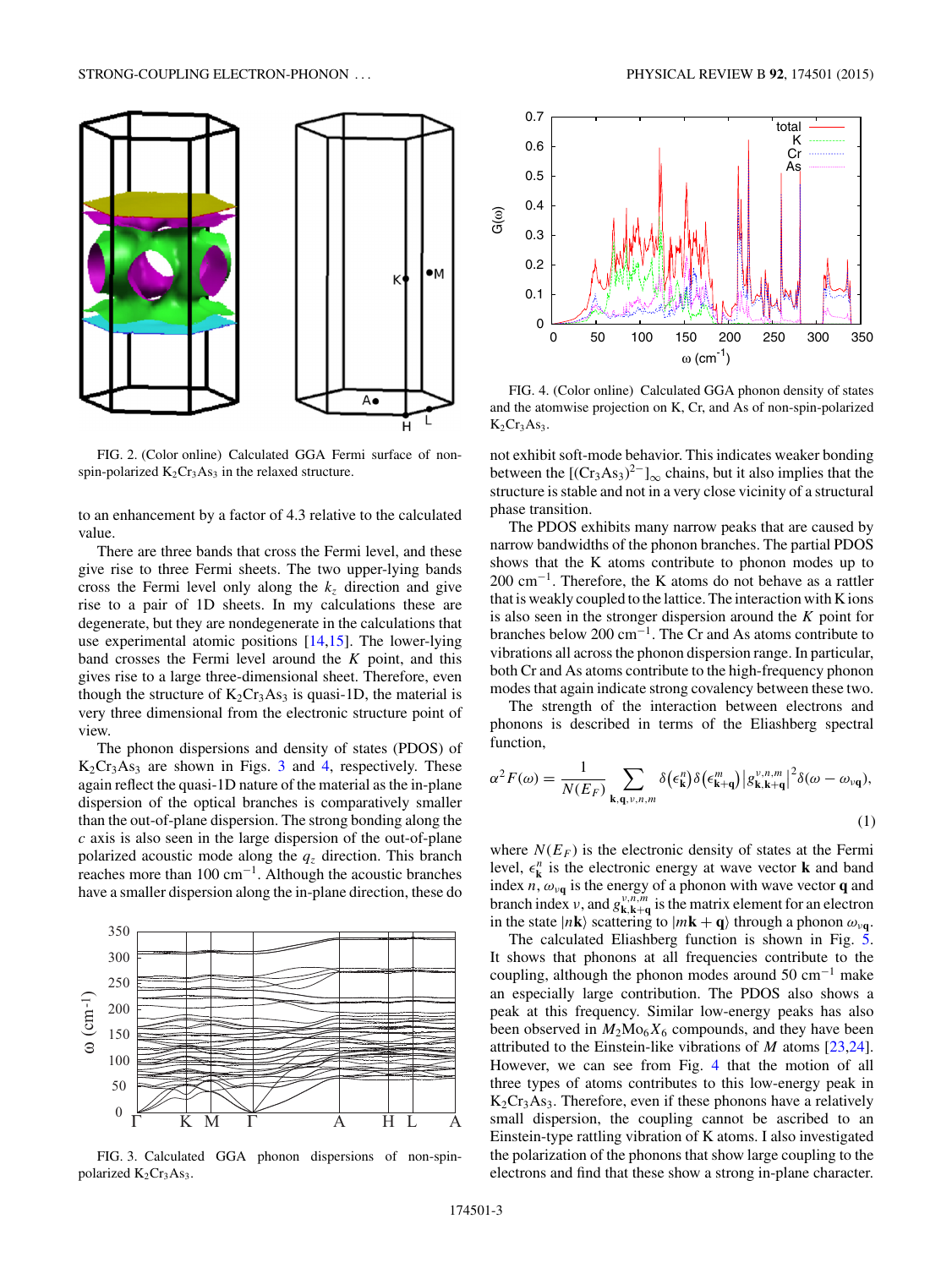<span id="page-3-0"></span>

FIG. 5. Calculated Eliashberg spectral function of  $K_2Cr_3As_3$ .

The **q** dependent total electron-phonon coupling  $\lambda_{\mathbf{q}}$  [=  $\int_0^\infty d\omega \alpha^2 F(\omega, \mathbf{q})/\omega$ ] is plotted for the  $q_z = 0$  and  $\frac{\pi}{c}$  planes of the Brillouin zone in Fig. 6. I find that the variance of the coupling is large within a  $q<sub>z</sub>$  plane. Furthermore, the coupling strongly decreases as one moves away from the Brillouin zone center along the  $q<sub>z</sub>$  direction. This shows that the coupling is highly anisotropic, and it should also result in an anisotropic superconducting gap function. To find out which Fermi sheets contribute more to the total electron-phonon coupling, I calculated the partial electron-phonon couplings at several **q** points by summing over the 1D and 3D Fermi sheets separately in Eq. [\(1\)](#page-2-0). I find that the 3D sheet makes a dominant contribution to the coupling. Therefore, controlling the size of the 3D sheet by chemical doping, pressure, or strain might be an effective way of enhancing or suppressing superconductivity. It will be interesting to see if magnetism or charge-density wave order appears due to nesting between 1D sheets when the 3D sheet is suppressed.

I obtain a large value of  $\lambda_{ep} = 3.0$  for the total electron-phonon coupling constant  $\lambda_{ep} = \sum_{\mathbf{q},\nu} \lambda_{\mathbf{q},\nu} =$  $2 \int_0^\infty d\omega \alpha^2 F(\omega)/\omega$ . The logarithmically averaged phonon frequency is  $\omega_{\text{ln}} = 71 \text{ cm}^{-1}$ . These can be used to estimate the *Tc* by using the simplified Allen-Dynes formula, even though the use of this formula is invalid in the present case of strong electron-phonon coupling that is highly anisotropic [\[25–27\]](#page-4-0).



FIG. 6. Calculated **q** dependent electron-phonon coupling *λ***<sup>q</sup>** shown for  $q_z = 0$  and  $q_z = \frac{\pi}{c}$  planes. The radius of the circle is proportional to the magnitude of *λ***q**.

The simplified Allen-Dynes formula has the form

$$
T_c = \frac{\omega_{\text{ln}}}{1.2} \exp\left\{-\frac{1.04(1+\lambda_{\text{ep}})}{\lambda_{\text{ep}} - \mu^*(1+0.62\lambda_{\text{ep}})}\right\}.
$$

Using a value of  $\mu^* = 0.12$  for the Coulomb pseudopotential parameter, I obtain  $T_c = 17$  K, which strongly overestimates the experimental  $T_c$  of 6 K. A full solution of the Migdal-Eliashberg equations, which is beyond the scope of this paper, will be required to obtain a more accurate  $T_c$  based on the calculated spectral function. Furthermore, there might be additional reasons for the overestimation of  $T_c$ . In the phonon calculations, I have neglected the phonon anharmonicities. This can raise the phonon frequencies, which will lower the total electron-phonon coupling. Another reason for the overestimation might be because I have neglected the effects of magnetic fluctuations. First principles calculations show the presence of various magnetic interactions within this material  $[14,15]$ , and this will also suppress  $T_c$   $[28]$ .

The calculated total electron-phonon coupling  $\lambda_{ep} = 3.0$ readily explains the experimentally observed large electron mass enhancement from specific heat measurements. The electron-phonon coupling enhances the mass by a factor of  $1 + \lambda_{ep} = 4.0$ , which is very close to the experimentally observed mass enhancement factor of 4.3. Therefore, the large mass enhancement in this material does not come from strong electronic correlations (in the sense of on-site Coulomb repulsion *U*) or spin fluctuations. This is consistent with the experimentally estimated Wilson ratio of  $R_W \approx 1$  [\[7\]](#page-4-0) that suggests a weak magnetic enhancement. The strong-coupling nature of superconductivity in  $K_2Cr_3As_3$  is also evident in the large jump of the dimensionless specific heat  $\Delta C/\gamma T_c =$ 2.4  $[1,7]$  at  $T_c$ . The strong electron-phonon coupling superconductivity proposed here can further be confirmed from tunneling experiments that should show a large value for the ratio  $2\Delta(0)/T_c$ , where  $\Delta(0)$  is the superconducting gap.

Although the calculations presented here imply that the superconductivity in  $K_2Cr_3As_3$  is caused by electron-phonon interactions, this does not necessarily mean that the superconductivity is dull or of the conventional BCS type. The crystal structure of this material lacks inversion symmetry, and parity is not a good quantum number is such a case. The pairing will likely have a dominant *s* character mixed with some *p* character. This can explain the presence of a weak internal magnetic field below  $T_c$  in  $\mu$ SR measurements [\[12\]](#page-4-0). In addition, the electron-phonon coupling is highly anisotropic, which can lead to accidental gaps in the superconducting state. This would be consistent with the signatures of nodes in the gap function in the NMR  $[10]$  and penetration depth  $[11]$ measurements as well as the absence of a Hebel-Slichter peak in the NMR measurements.

The presence of such a large electron-phonon coupling in this material provides an opportunity to study the properties of a superconducting state in the strong-coupling limit. In particular, this may help explain why the measured upper critical fields  $H_{c2}^{\perp}$  and  $H_{c2}^{\parallel}$  greatly exceed the Pauli limit estimated for a weakly coupled isotropic BCS superconductor. It would be interesting to see if the fact that the coupling strongly decreases away from the  $q_z = 0$  plane can explain why  $H_{c2}^{\perp} < H_{c2}^{\perp}$  in this material. These issues require more